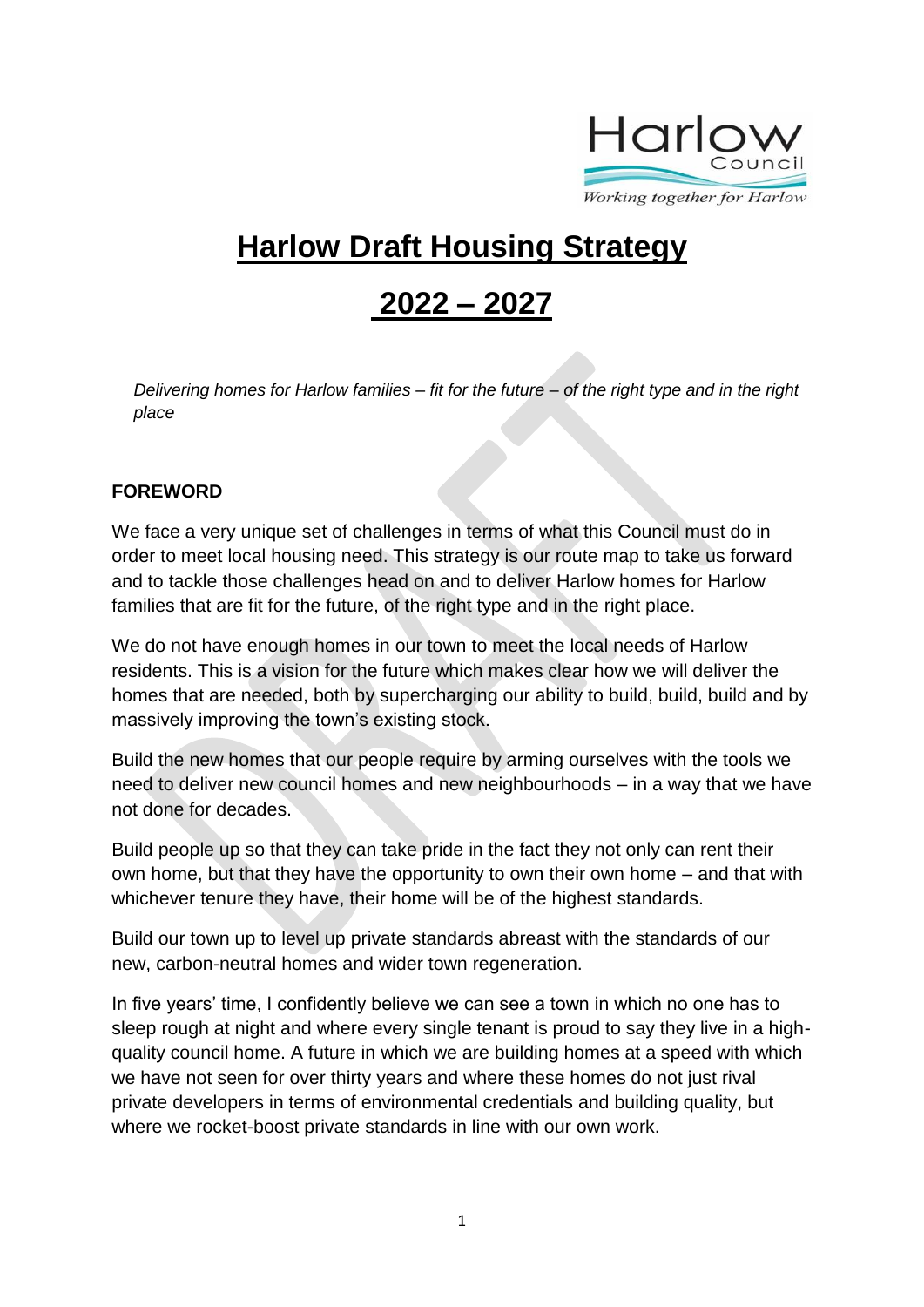In fact, not only can we see a future where our neighbourhoods are once again the envy of other towns, but in five years' time, I passionately prophesise that we will have met the challenges with which we are faced and that as a direct result of our actions, Harlow will be the best town in Britain to live, to be and to raise a family.

**Cllr Dan Swords,** Cabinet Member for Regeneration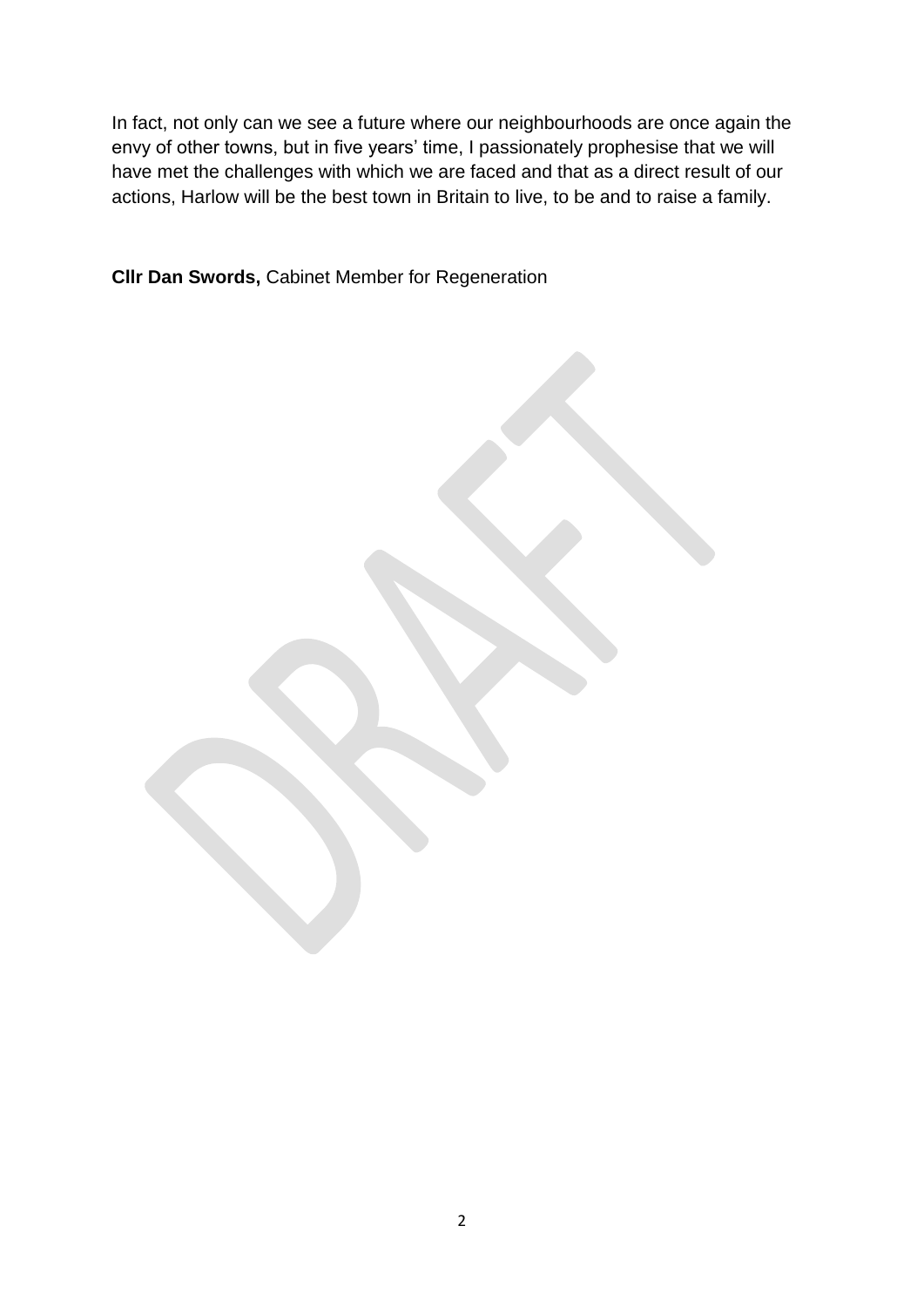#### **Introduction**

This strategy identifies our priorities for housing in Harlow over the next 5 years and beyond. It provides an overarching vision that promotes suitable, accessible and sustainable housing provision, across all tenures to meet the needs of all our residents.

#### **National Policy Context**

The publication in February 2017 of the **White Paper, Fixing Our Broken Housing Market** set out Government's plans to boost the supply of new homes marking a shift of emphasis in investment priorities back towards rented housing. This was followed by the **Social Housing White Paper** published in November 2020 which outlined a Charter for Social Housing Residents setting out seven commitments that residents should expect from their landlord.

The **Homeless Reduction Act in** 2017 emphasised prevention, early intervention, and support for families and single people faced with homelessness. The Government's **Rough Sleeping Strategy** was then published in 2018 and gave a clear focus on ending rough sleeping by 2027 with significant Government funding available to support this strategy.

Changes made in the **National Planning Policy Framework (NPPF**) 2021 emphasised the theme of significantly boosting the supply of homes, to meet the government's target of building 300,000 new homes annually by 2025.

**Permitted development rights**, introduced temporarily in 2013 to allow the conversion of offices to residential use, were made permanent in 2016, and extended to include conversions from light industrial use. The aim was to unlock brownfield sites and increase the number of new homes. However, this had a negative impact on the Harlow area, although mitigated more recently with changes to the regulations which now set minimum space standards.

**Planning for the Future White Paper (2020)** set out to reform England's planning system aiming to streamline the planning process and introduce a new approach to plan making (although Government is reviewing its implementation). It also introduced First Homes as a tenure.

**Levelling Up White Paper (2022)** – which sets out a long-term framework to rebalance the UK economy and create better opportunities for all. Over the course of the next few years this will increasingly set a policy context for the Council's housing work.

A range of measures have also been introduced to **raise standards in the private rented sector**. These include: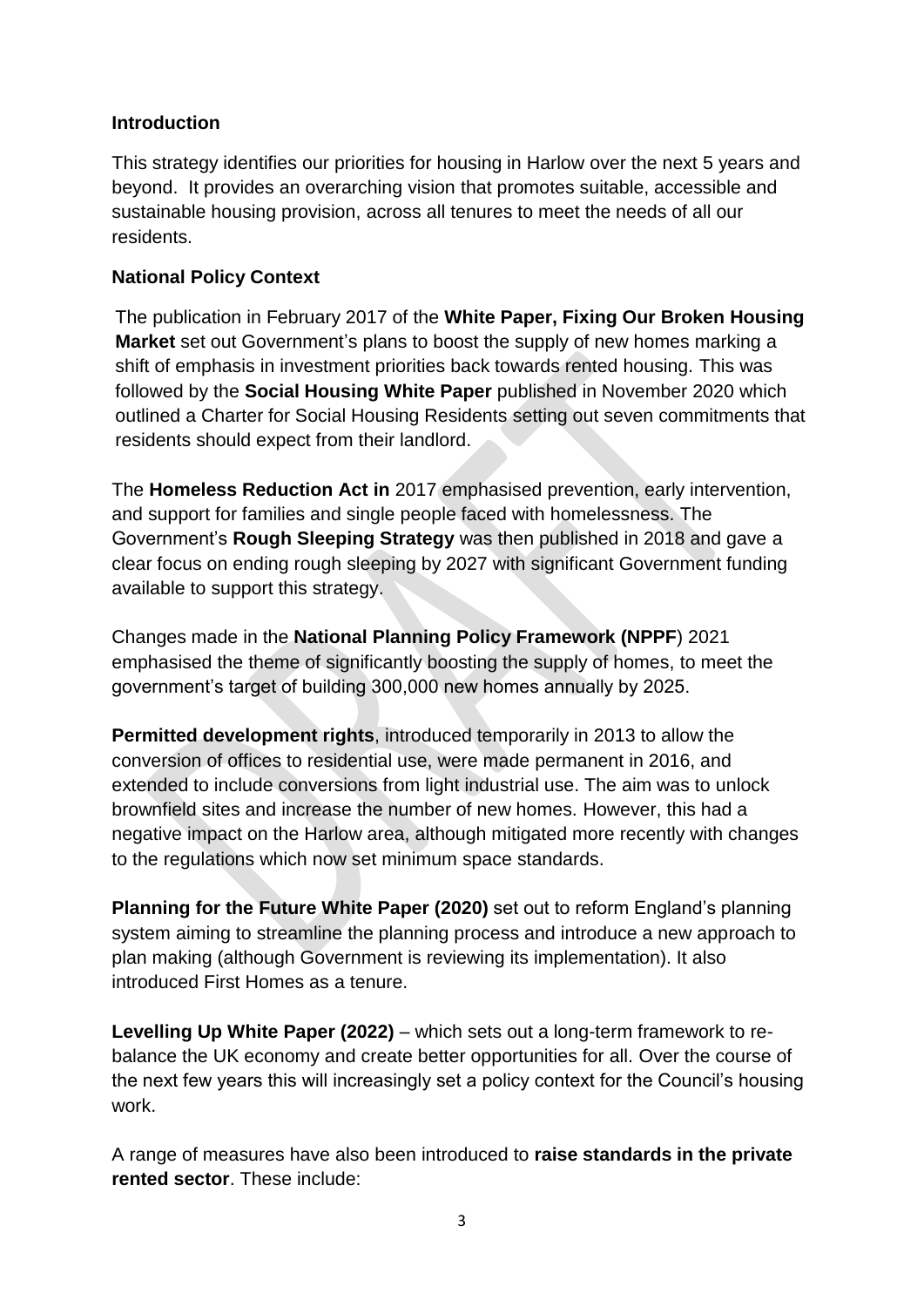- •**Homes (Fitness for Human Habitation) Act** which gives tenants the right to take their landlord to court in cases where their rented property poses health risks. The Act applies to all tenancies created after 20 March 2019, with all existing tenancies being covered from 20 March 2020
- •**Extension of Houses in Multiple Occupation (HMO) licencing** to include all properties which accommodate five or more people, from two or more separate households, along with an article 4 direction so that all HMO's will require planning permission.
- •**Tenant Fees Act 2019** which bans certain letting agent fees, and capping the level of tenancy deposits required. The aim is to reduce the costs that tenants can face in accessing and sustaining a tenancy.
- •Proposal to **abolish 'no fault'** evictions in the private rented sector. Section 21 of the Housing Act 1988 notices currently allow a landlord to terminate a tenancy without a specific reason, outside of the initial fixed term. Further consultation is expected on this measure**.**

# **Local Policy Context**

# **Harlow Council Corporate Strategy 2021 – 2023**

Harlow District Council's Corporate Plan sets out a vision to position the Council to be a vehicle to "extend opportunity and prosperity to all. Now is the time for joint working and seizing opportunities that will build a lasting legacy of growth, inward investment and shared prosperity for Harlow."

The Corporate Strategy prioritises homes that are safe and well maintained and the importance of everyone having a home they can afford and, where they wish, to raise a family in neighbourhoods where there is social cohesion and community wellbeing.

Our programme of regeneration and renewal will ensure that Harlow is truly fit for the future. Opportunity and prosperity will be reflected across all areas of the Town and resident's lives.

#### **Harlow Local Development Plan**

In December 2020 Harlow's Local Development Plan was adopted. One of its main aims is to ensure a sufficient supply of sustainable, high quality homes across a range of tenures and types in the district to exceed Harlow's Objectively Assessed Housing Need and to help tackle affordability along with regenerating the town. It sets out the planning policies that will shape the growth and development of the town up to 2033.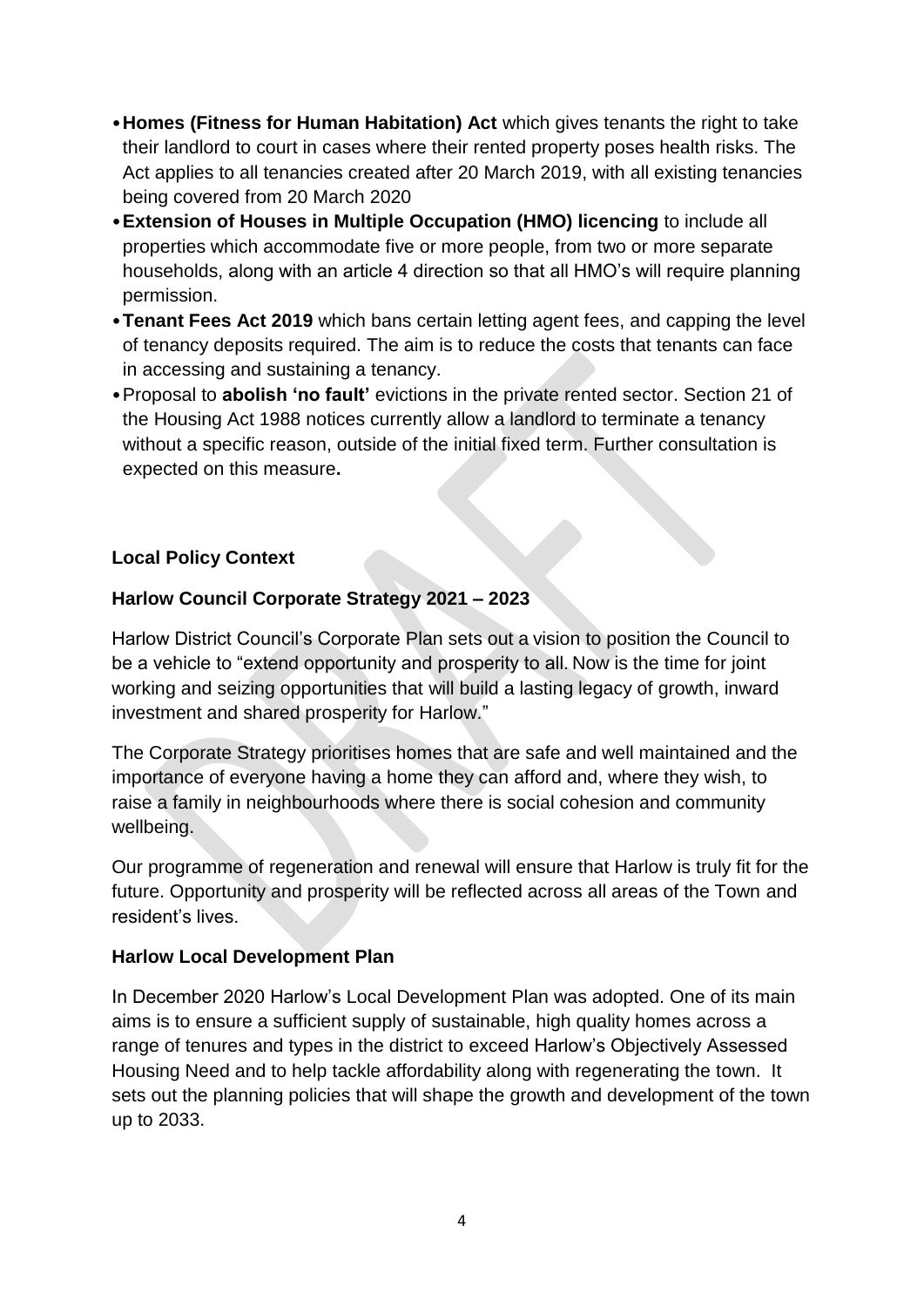The housing policies have been expanded upon in the Council's Affordable Housing and Specialist Housing Supplementary Planning Document which was adopted in October 2021.

#### **Harlow Town Plan**

The Town Plan (currently in draft) sets out a vision for Harlow at 100, identifying how the town could grow and develop over the next 25 years. It aims for Harlow to be one of the best towns in Britain to raise your family and to send your children to school; the best place to start a business; the best place to live and to be a place of aspiration, innovation and prosperity for all.

# **Harlow Homelessness and Rough Sleepers Strategy 2019-24**

In October 2019 Harlow Council adopted its new Homelessness and Rough Sleepers Strategy. This has the overarching objective of eliminating rough sleeping and providing a service that focuses on the prevention of homelessness.

# **Housing Strategy 2022 - 2027**

This Housing Strategy is part of a joined up and coordinated approach that supports the Council's wider ambitions and priorities. The provision of more and good quality housing at varying price points enables local people to afford to continue to live locally, whilst ensuring that the town is attractive to people who are looking to relocate to the town. Carefully considering how the strategy is implemented will help to reduce the Council's carbon emissions and positively support the "climate emergency" that the Council declared in 2019.

# **Our Strategic Housing Vision:**

*Delivering homes for Harlow families – fit for the future – of the right type and in the right place* 

The Housing Strategy aims to deliver on the Council's key corporate priorities:

Priority 1: **Creating a suitable supply of new housing to meet local housing needs** Priority 2: **Address the housing needs of target and vulnerable groups**

Priority 3: **Improving housing in the Private Sector**

Priority 4: **Supporting the Regeneration of Harlow**

#### **How the Strategy has been developed**

This Strategy has been shaped by national policies and our local context, and informed by local housing market and local housing needs evidence. It also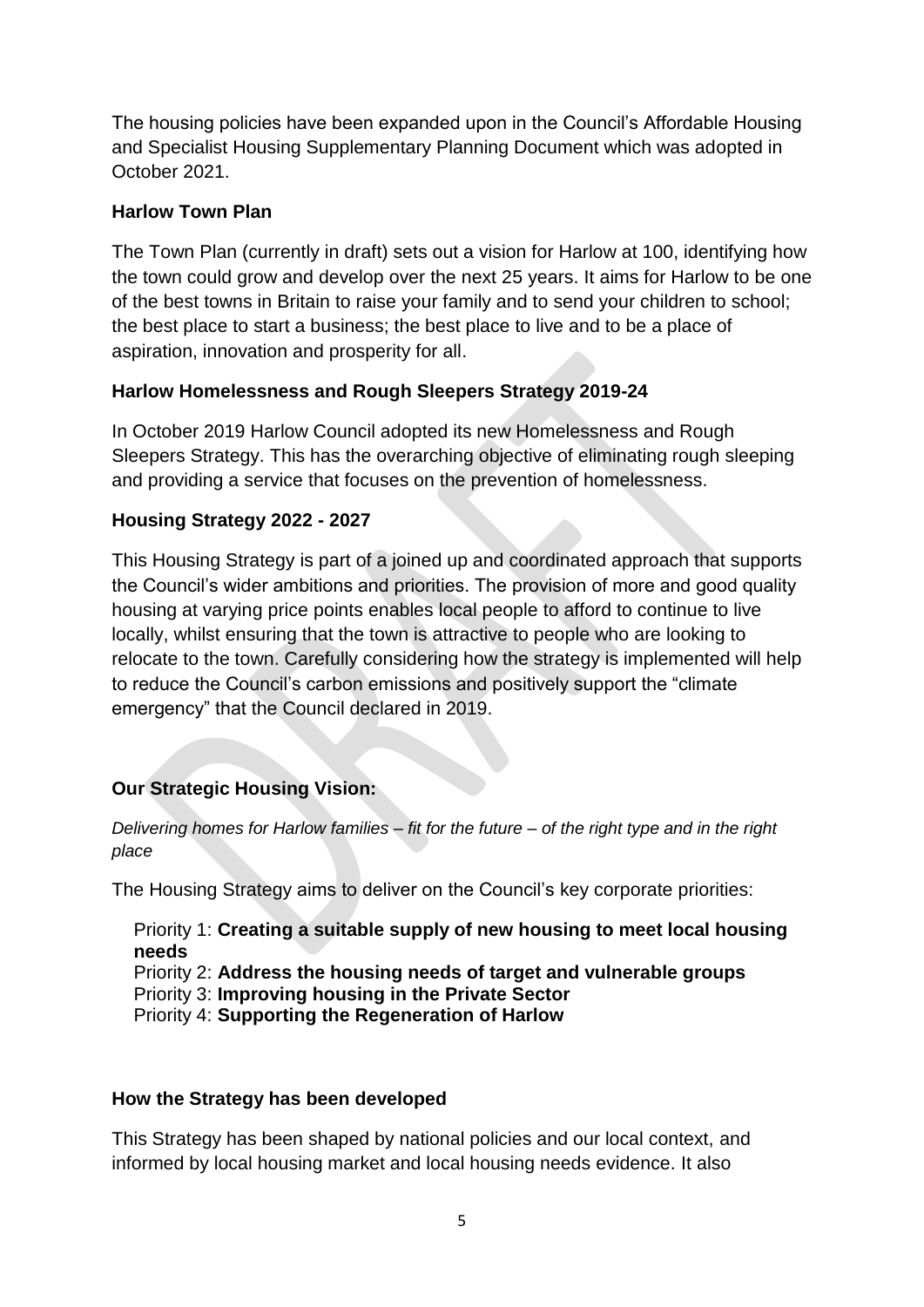references and links into a series of other key Council policies and background documents including:

- Harlow Local Plan adopted in 2020
- Strategic Housing Market Assessment (SHMA)
- Affordable and Specialist Housing Supplementary Planning Document (adopted in 2021)
- Essex County Council's Joint Strategic Needs Assessment 2019
- Homelessness & Rough Sleepers Strategy 2019
- Harlow and Gilston Garden Town Vision and other supporting documents including the Affordability evidence base
- Harlow Housing Delivery Test Action Plan 2019
- Community Resilience Strategy
- The developing Town Plan (currently out for consultation)

The Housing Strategy will provide the links between key Council departments enabling them to deliver their priorities.

- the **Regeneration Team** (strategic housing issues such as supporting Planners in negotiating the appropriate housing mix and developing new Council housebuilding schemes),
- **Planning department** (in negotiating planning applications and developing policies linked to strategic housing)
- **Environmental Health** (responsible for the licensing of Houses in Multiple Occupation)
- **Housing Department** (especially the Housing Options Team in relation to Nominations Agreements with Registered Providers)

More broadly, the Strategy will help inform Council policies and activity relating to strategic housing and it will act as a guide for future Council investment decisions. It will also support the Council in how it engages with partners and other key organisations, including Registered Providers, Developers and landowners.

#### **Local Context:**

Harlow is located on the Essex / Hertfordshire border, between London and Cambridge.

#### **From New Town to Garden Town**

From its inception as a New Town in 1947, Harlow has been developed on **sustainable principles with the aim of creating balanced communities.** 

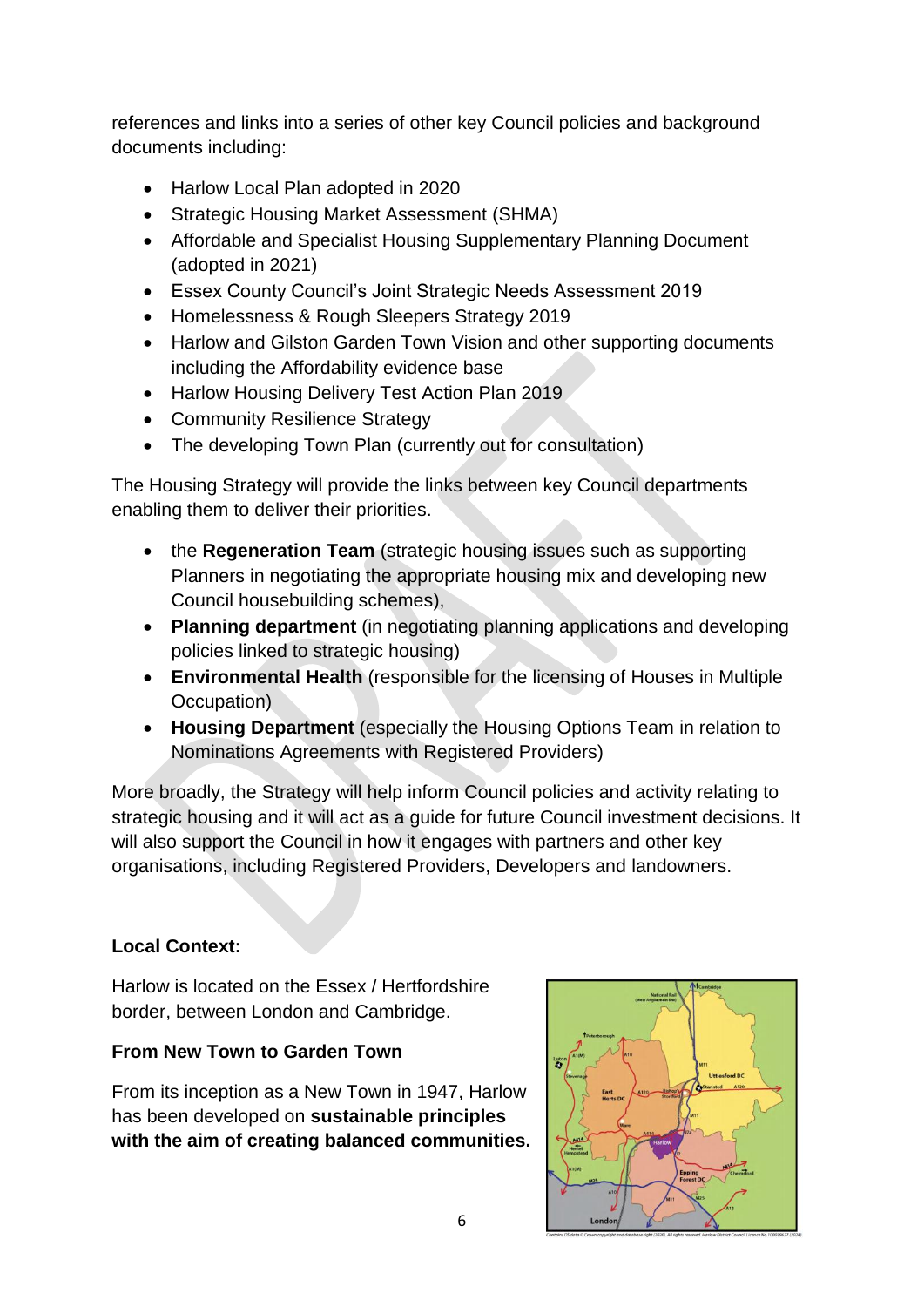The New Town of Harlow was planned around the concept of Neighbourhoods; located within each neighbourhood would be retail provision, services such as health and education, and employment space. This concept has recently been revisited and promoted by the Town and Country Planning Association and Sports England as the "**20-minute neighbourhood**". This is seen as a way of creating healthier, active communities, with people living locally and meeting daily needs within a 20-minute walk from home.

Balanced communities were aimed to be created within each neighbourhood by providing a diverse housing offer that could meet the housing needs of all sections of the community through their different life stages. Within each neighbourhood the housing offer would include bungalows, flats, terraced, semi-detached and detached houses helping to create a sustainable community.



# **Harlow and Gilston Garden Town**

In January 2017 Harlow and Gilston was designated as a Garden Town. The Garden Town is a joint project incorporating Harlow District Council and its neighbouring councils of East Herts and Epping Forest as well as the County Councils of Essex and Hertfordshire.

The Garden Town will enable approximately 23,000 additional homes to be developed in the strategic sites in and around the town of Harlow by 2040. This will increase the population of the functional area of the town from 87,000 in 2020 to 130,000.

The development of the Harlow and Gilston Garden Town aims to continue the development of sustainable and balanced communities.

#### **Harlow Tenure and Demographics**

Harlow District has a population of 87,300<sup>1</sup>, of which 51.4% are female and 48.6% male. 15.3% of Harlow's population are aged over 65 years. This is significantly lower than the average for Essex which is 20.5% of the population<sup>2</sup>. However, this is

**.** 

<sup>1</sup> Nomis, Resident Population 2020

 $2$  Essex JSNA 2019; Harlow Profile Page 4 - using the source of 2016 ONS population projections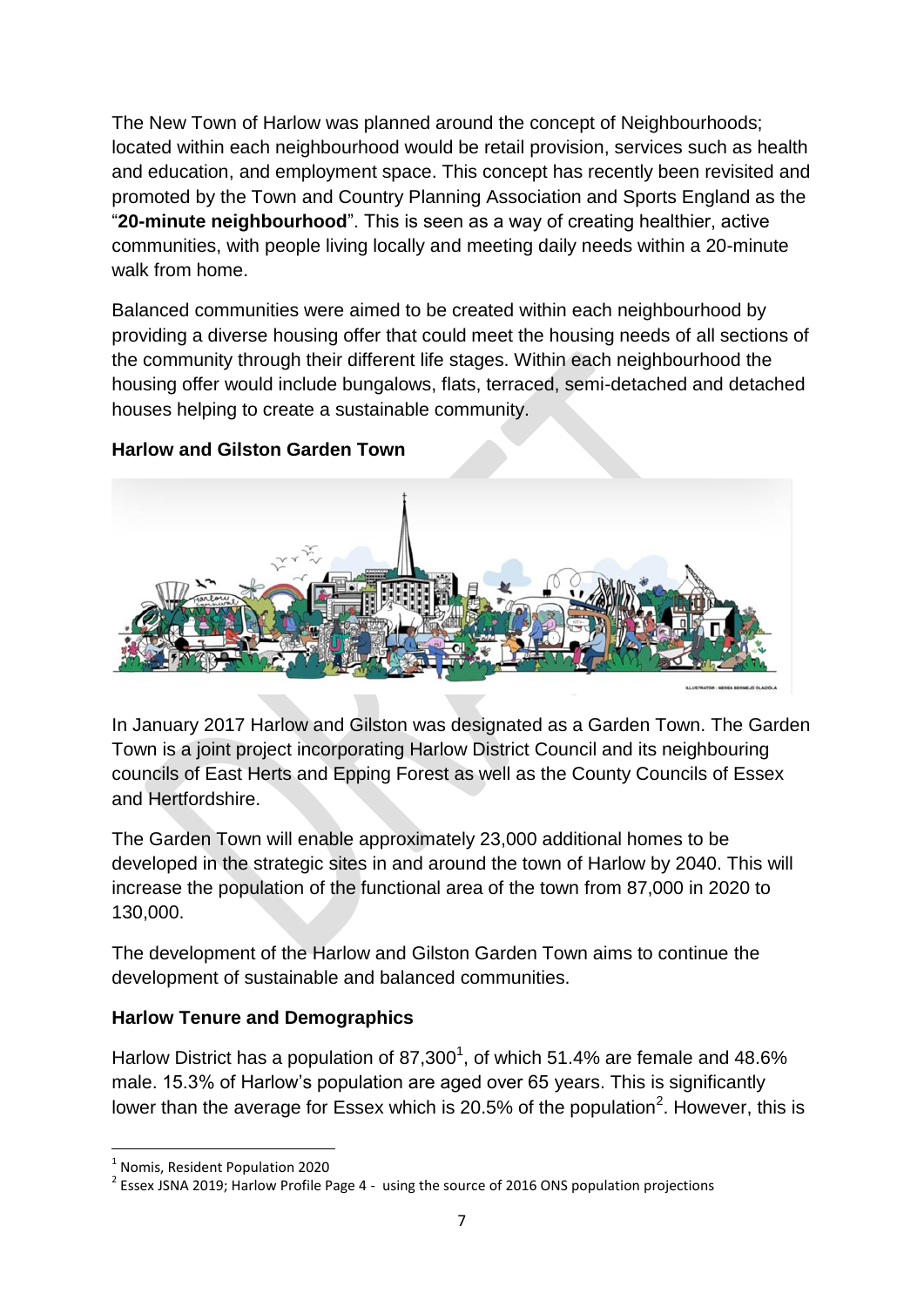projected to increase from 13,500 in 2018 to 18,000 by 2033, which is a +33.3% increase $3$ .

A clear legacy of its New Town status is Harlow's **high proportion of homes rented from the Council**. In 2018, 34% of Harlow's population were living in social housing (which includes Council housing and renting from Registered Providers) compared with the national average of 13%. A significant growth has been seen in the private rented market in Harlow with 26% of residents living in this sector and the implications of this will be explored later. It has increased from 4% since the 2001 Census.

In the 2019 **Indices of Multiple Deprivation**, Harlow was ranked 100 out of 316 of the lower tier Local Authorities in England. This places Harlow in the bottom 40% of the most deprived lower tier authorities nationally<sup>4</sup>. This is also seen in the chart below with the number of residents on the Councils Housing Needs Register requiring affordable housing.



# **Housing Needs Register 2019 Tenure of dwellings in Harlow 2020**

#### **House prices**

**.** 

Between October 2010 and October 2019 average house prices in Harlow increased by 69.55%. Since 2019 house prices have continued to increase.

In October 2021, the average house price in Harlow was **£297,000<sup>5</sup> .** In the last quarter of 2020, median house prices in Harlow were £290,000 which was 10.6% higher than the average house price in England.

<sup>&</sup>lt;sup>3</sup> Source ONS 2016-based subnational populations projections

<sup>&</sup>lt;sup>4</sup> http://dclgapps.communities.gov.uk/imd/iod\_index.html#

<sup>&</sup>lt;sup>5</sup> Source: Hometrack data as 4/10/21 Median average prices, based on sales in the previous 3 months of sales)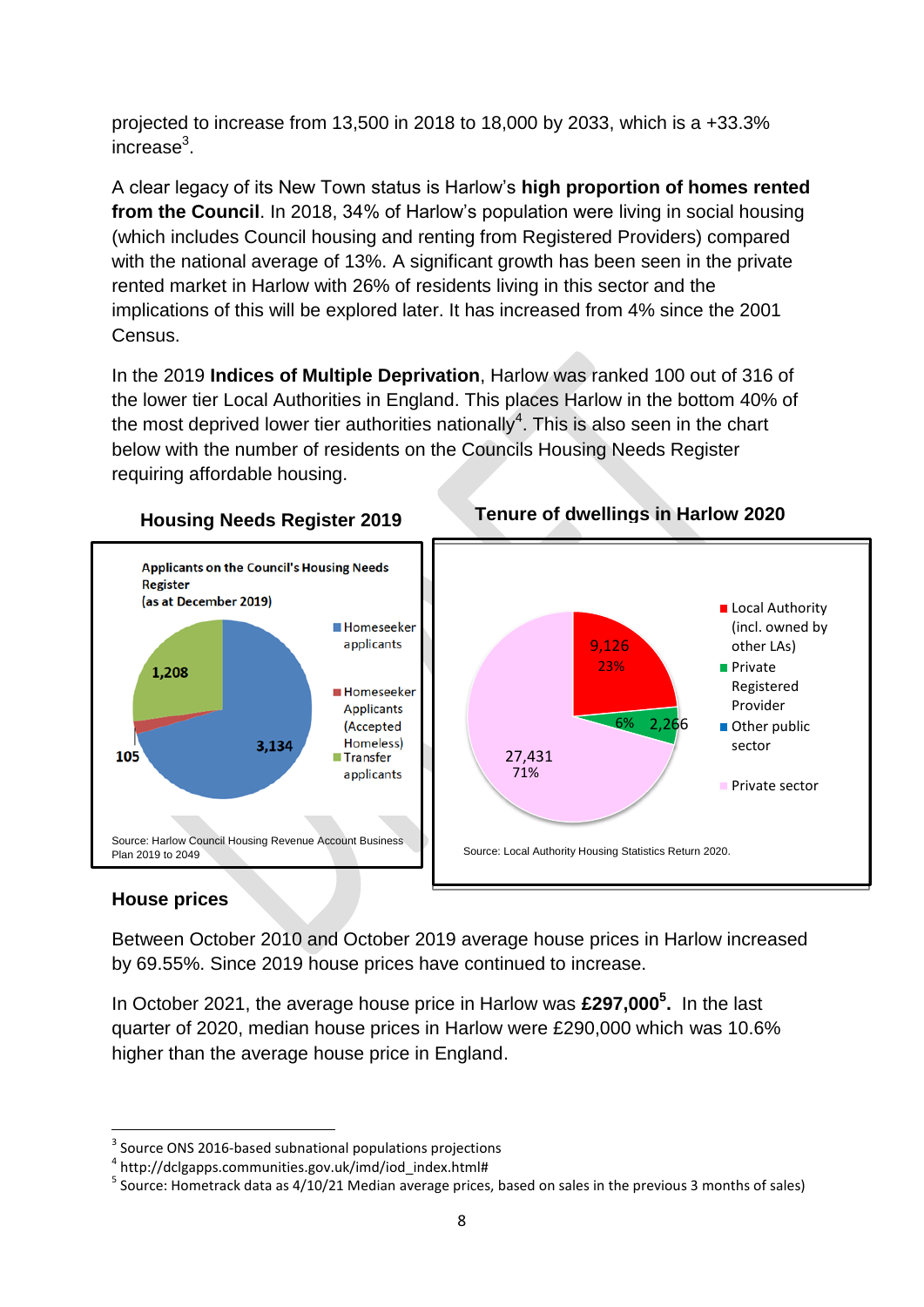#### **Income of Harlow residents**

Harlow has a significant number of households which have low disposable income. In 2021, 163,491 households in Essex had a discretionary monthly income of less than £125 (representing 28% of all households). Certain wards are more affected than others, as an example 61% of Bush Fair's population had less than £125 discretionary income a month<sup>6</sup>.

The average gross annual income for a Harlow resident working full time in October 2021 was **£25,291** *Nomis 2020*

As can be seen in our evidence base, Harlow is ranked in the bottom 40% of the most deprived lower tier authorities, it experiences high levels of housing need, alongside increasing house prices and lower than average salaries. Residents experience affordability issues when looking for a suitable housing solution to meet their needs.

#### **Delivering our Housing Priorities:**

**.** 

# **Priority 1: Creating a suitable supply of new housing to meet local housing needs.**

Locally, within Harlow, it has been identified (taking into account the needs of existing residents and the planned level of growth for the town) that between 2011 and 2033 there is:

- **A total housing need of 7,409** additional dwellings within Harlow
- **A Policy requirement of 9,200** dwellings to support regeneration and affordability
- And within that, an **affordable housing need of 3,400** additional dwellings.

The Local Plan identifies a pipeline of developments sites equating to a total of 5,558 dwellings, made up of 4,723 committed dwellings (with valid planning permission at 31 March 2019) and 834 allocated dwellings up to the end of 2024. Of the 834 allocated dwellings, 249 are within Council owned land. In addition, a Strategic Site has been allocated in the East of Harlow for 2,600 dwellings. This will deliver the much needed housing supply for the Harlow area.

As at March 2021, the Council had identified more than a 6.4 year supply of deliverable housing land as required by the Government.

<sup>&</sup>lt;sup>6</sup> Source: Essex County Council, Financial Wellbeing Resident vulnerability July 2021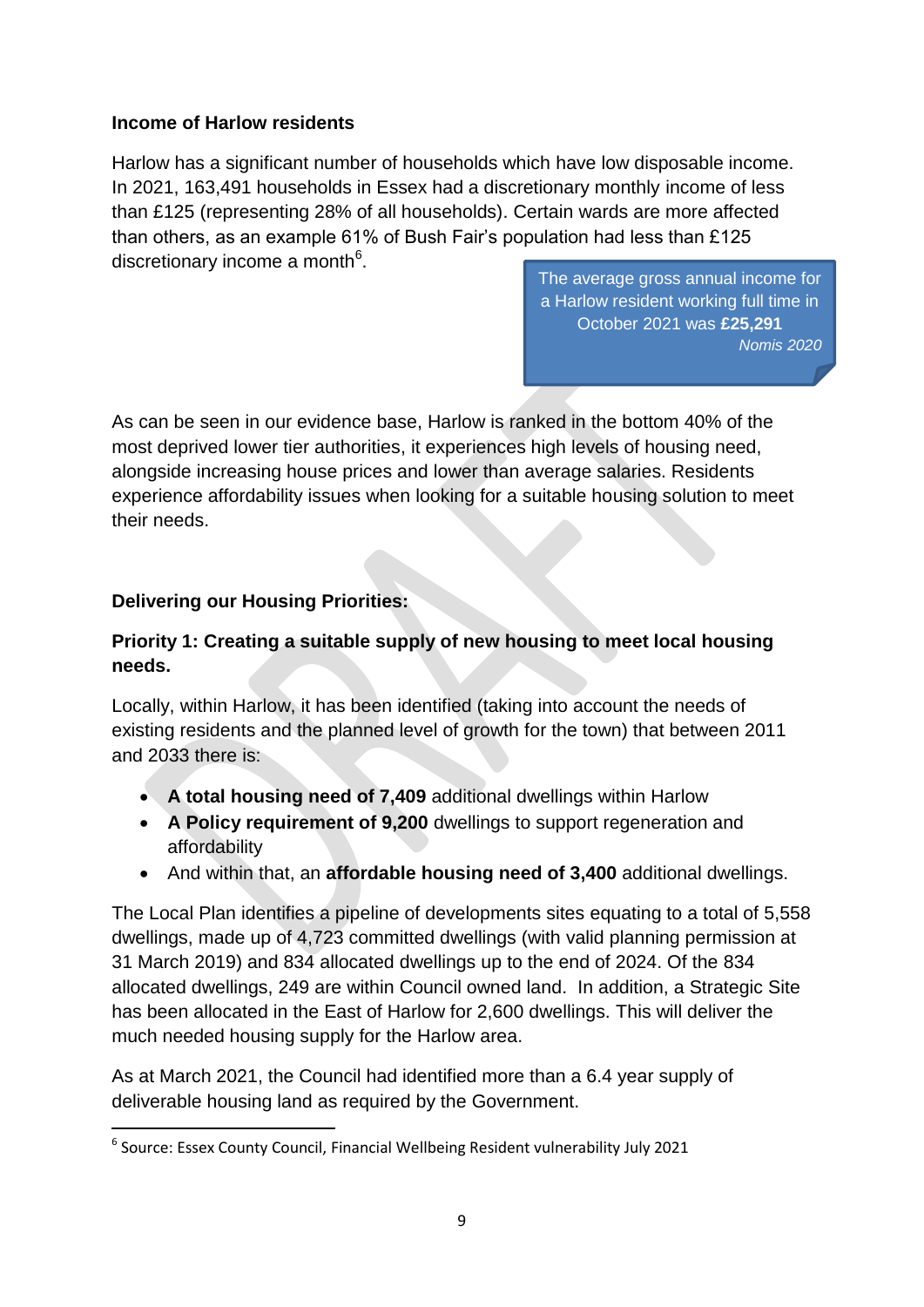Harlow has experienced significant challenges that have made it difficult to deliver the required level of affordable housing through the planning system recently. Viability assessments of housing schemes submitted for planning have resulted in fewer affordable housing units being delivered over recent years. The Affordable and Specialist Housing Supplementary Planning Document (SPD) will be used to inform applicants that 30% affordable housing is delivered as required by the Local Plan on applicable development sites using viability evidence to support our requirements when needed.

# **Council Housebuilding**

Our New Housebuilding Programme focuses on delivering homes for social rent that are affordable for residents on our Housing Needs Register.

During 2021 a scheme of 16 two and three bedroom houses started on site at Bushey Croft. A further scheme of two houses replacing a structurally damaged house was also commenced at The Hill, Old Harlow.

The Council is committed to delivering a new programme of developments to build out as new Council Housing. This is being developed through a methodical review and prioritisation of a number of underutilised sites such as ex-garage sites, infill sites and car-parks that are located across the town. Feasibility studies are being undertaken to understand which sites can deliver housing that achieves value for money and contributes to the wider regeneration of areas. Many of the sites are already allocated in the Local Plan and will be progressed through the life of this Strategy.

Funding opportunities such as taking advantage of the new financial freedom that lifts the cap on Housing Revenue Account borrowing, the use of retained Right to Buy (RTB) receipts and grant funding from Homes England are being explored to help deliver the housing.

Future phases of the Programme will also look at opportunities for mixed tenure development, including market sale. Equally, the potential development of some schemes at affordable rent levels will also be explored where this is required to ensure viability. In itself, particularly on larger sites, this is a desirable outcome in terms of creating mixed communities. However, it also creates the opportunity to generate income from private sales that can then be recycled into subsidising further social rented properties. Also, the development of some properties at affordable, as opposed to social, rented levels may enable more schemes to come forward since this will improve viability.

The Council's housebuilding programme can support the Council's carbon reduction targets by adopting low carbon, low energy and water efficient standards. Energy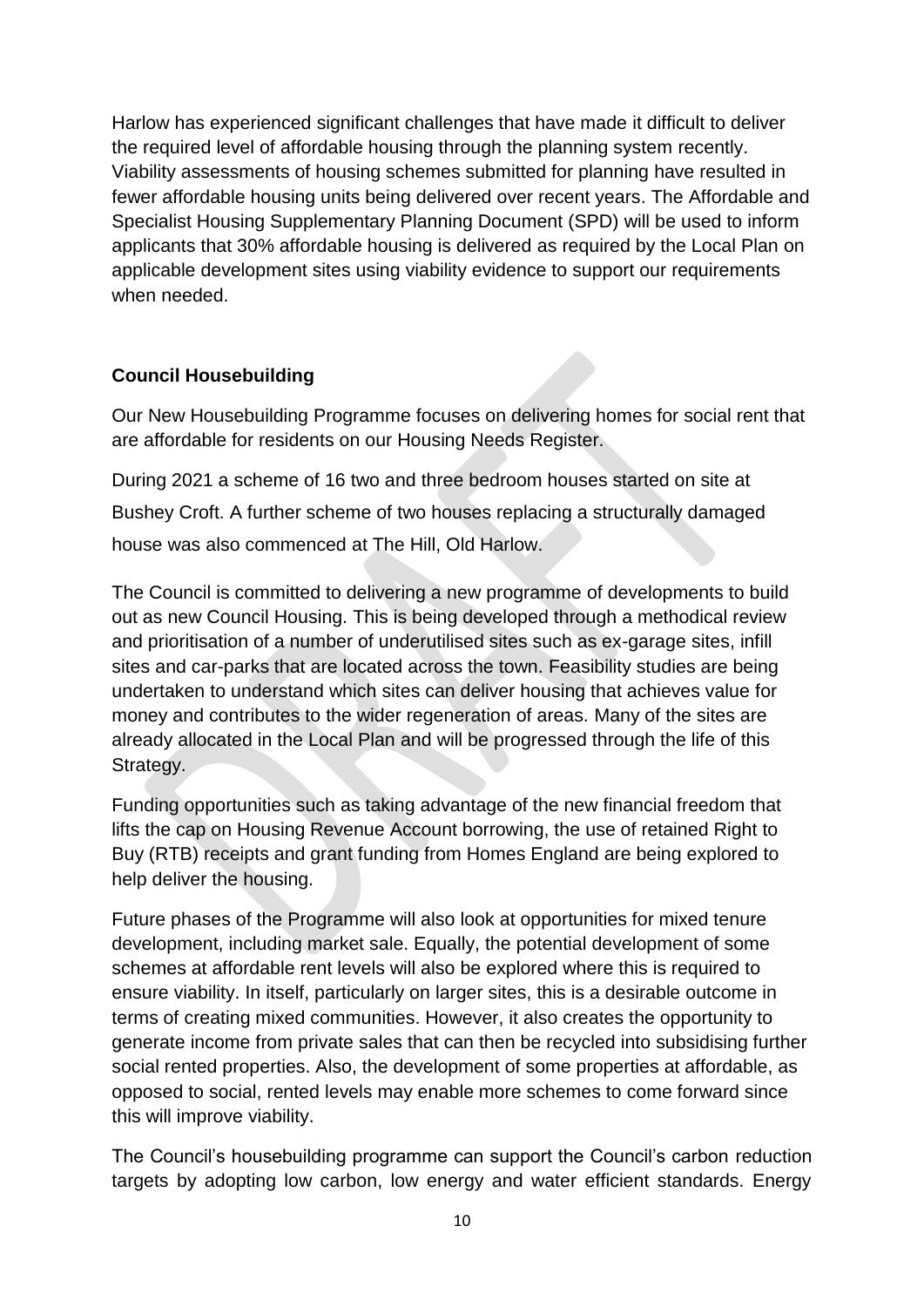efficient / low carbon homes will reduce the running costs for tenants, which will help reduce fuel poverty, enable tenants to have more money to pay for other essentials, potentially resulting in reduced levels of rent arrears and supporting the Council's aim of social inclusion.

# **Key Actions**

We will:

Work alongside the Planning Authority using the Local Plan and the Affordable and Specialist Housing Supplementary Planning Document (SPD) to ensure that 30% affordable housing is delivered on applicable development sites using viability evidence to support our requirements when needed. Where appropriate we will also identify opportunities to secure commuted sums as part of S106 Agreements to help support the Council's Housebuilding Programme.

Work with developers, landowners and Housing Associations to ensure that affordable housing is delivered through the planning system.

Strengthen relationships with our Housing Association partners, ensuring that opportunities are maximised, this will include introducing a Registered Provider panel to explore joint working and create greater housing opportunities across the housing sector.

Investigate the provision of First Homes, a Government priority as part of our affordable housing requirements and publish an addendum to this SPD to give additional guidance to the Council's requirements for First Homes based on evidence reflecting Harlow's needs where this can be applied.

Maintain and promote the Self Build Register delivering appropriate numbers of serviced plots to meet the needs indicated by the Self-build Register.

Explore alternative funding sources for new affordable homes, including Housing Revenue Account (HRA) borrowing, right to buy receipts and Homes England funding through the Council's investment partner status.

Deliver a successful Council house building programme, delivering 100 homes between 2022 and 2024 to meet local needs with additional housing to be delivered beyond that date to be agreed as part of the Council's annual target setting

Use the Council's house building programme to deliver better suited accommodation for older people in the District, freeing up larger Council homes.

As part of the Council housebuilding programme deliver energy efficient / carbon neutral new homes which will create savings for our residents in the future.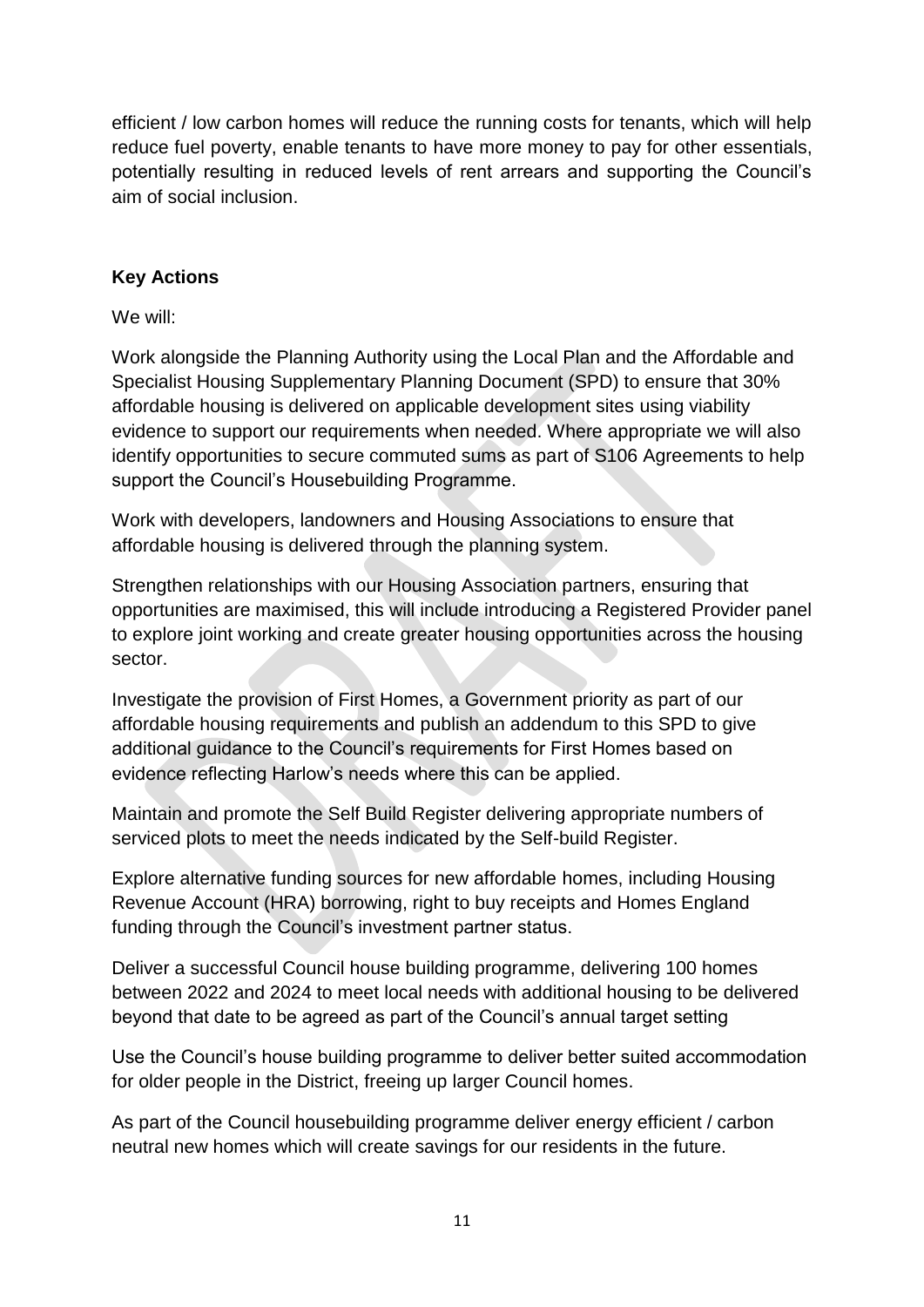# **Priority 2: Address the housing needs of target and vulnerable groups**

#### **Homelessness**

Harlow has had consistently higher rates of applicants accepted as homeless and in priority need than the East of England and England<sup>7</sup>. The Council has at any one time in the region of 250 to 280 households living in temporary accommodation $8$ .

During 2021/22 it is expected that there will be a 20% increase in the numbers requiring Temporary / Emergency Accommodation as a result of the impact of easing regulations to the private rented sector as Covid-19 lockdown measures are eased. These issues and the solutions required are covered by our separate Homelessness and Rough Sleepers Strategy.

#### **The need for supported housing**

Across the District, there is a need for more supported housing. Evidence shows us that 10.1% of the population aged 18 to 64 years old has a moderate or serious disability. The 2015 SHMA $^9$  identified the need for 10% of new build market housing and 15% of Affordable Housing to meet M4(3) standards and therefore be suitable for wheelchair users. This is a requirement in our Local Plan and Affordable and Specialist Housing SPD.

In September 2021 Harlow Council accepted the recommendations of a report from the Scrutiny Committee seeking to improve the provision of housing accommodation in Harlow for adults with moderate / severe learning disabilities.

In 2021 Essex County Council identified the need for 60 additional extra care units for older people within Harlow.

We will work with Essex County Council to identify and address the future housing needs of older people, people with learning disabilities and other vulnerable persons whether this be to provide housing within our Council housebuilding programme or in partnership with a Housing Association or developer.

#### **Housing for people under 35**

People under 35 years old are being priced out of the housing market in all tenures. The local housing market is experiencing high prices and rents relative to local incomes. The lack of a stable home can make it harder for young people to obtain

 $\overline{a}$  $<sup>7</sup>$  Measured by: numbers of homelessness acceptances per 1000 households of the population for area. Source</sup> Harlow Homelessness and Rough Sleeping Strategy 2019 - 2014

<sup>8</sup> Source Harlow Homelessness and Rough Sleeping Strategy 2019 - 2014

<sup>&</sup>lt;sup>9</sup> SHMA – Strategic Housing Market Assessment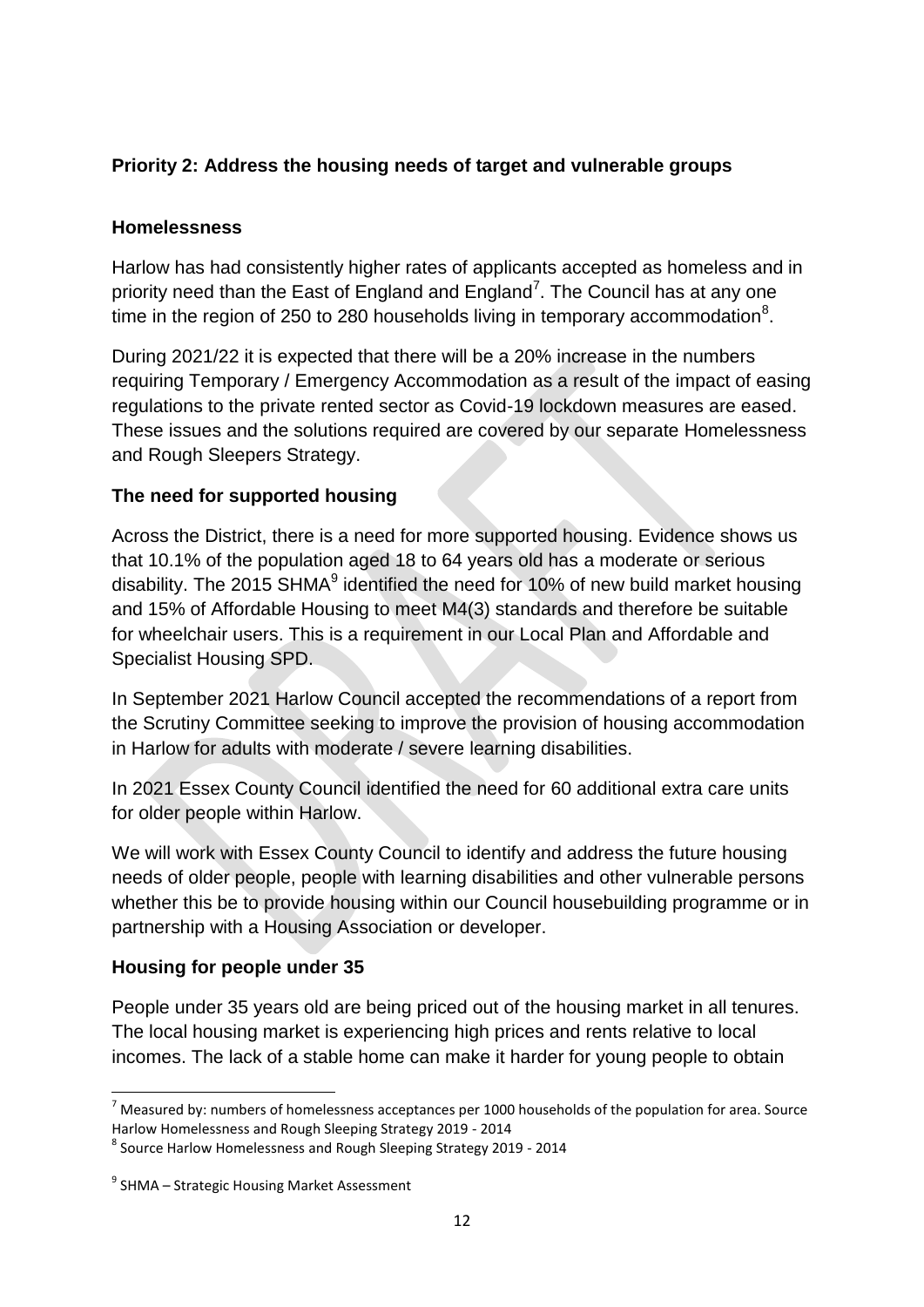and retain employment and can impact on their ability to access decent training and skills to help them progress. This also has an impact for local employers trying to attract the right staff to work in the local area.

#### **Key workers**

Key workers provide essential services to local communities. They work predominately in the public sector and without whom key parts of the infrastructure of health and social care, education, law enforcement and other vital frontline services cannot function.

They generally do not qualify for social housing unless they meet the specific priority need criteria on the Housing Needs Register. Escalating housing prices both to purchase and to rent accommodation means that housing is unaffordable for key workers. We will investigate the feasibility of providing affordable housing schemes for key workers supporting local employers to recruit and retain staff.

# **Key Actions**

We will:

Implement the Council's Homelessness and Rough Sleepers Strategy 2019 to 2024.

Review the quality and supply of temporary accommodation, exploring the need for a more permanent solution to help reduce expenditure on temporary accommodation.

Work with Essex County Council to identify and address the future housing needs of older people, people with learning disabilities and other vulnerable persons.

Implement the recommendations of the Scrutiny Report on Housing and accommodation requirements for adults with a moderate / severe learning disability.

Implement and monitor Policy H5 of the Local Plan and implement the Affordable Housing and Specialist Housing SPD to ensure adequate numbers of accessible and wheelchair adapted homes are built.

Investigate examples of good practice and innovative housing models that could be adopted in Harlow that could provide affordable housing for people under 35 years old.

Investigate the feasibility of providing affordable housing schemes for key workers supporting local employers to recruit and retain staff.

Develop the potential for a shared ownership product as set out in the New House Building Programme.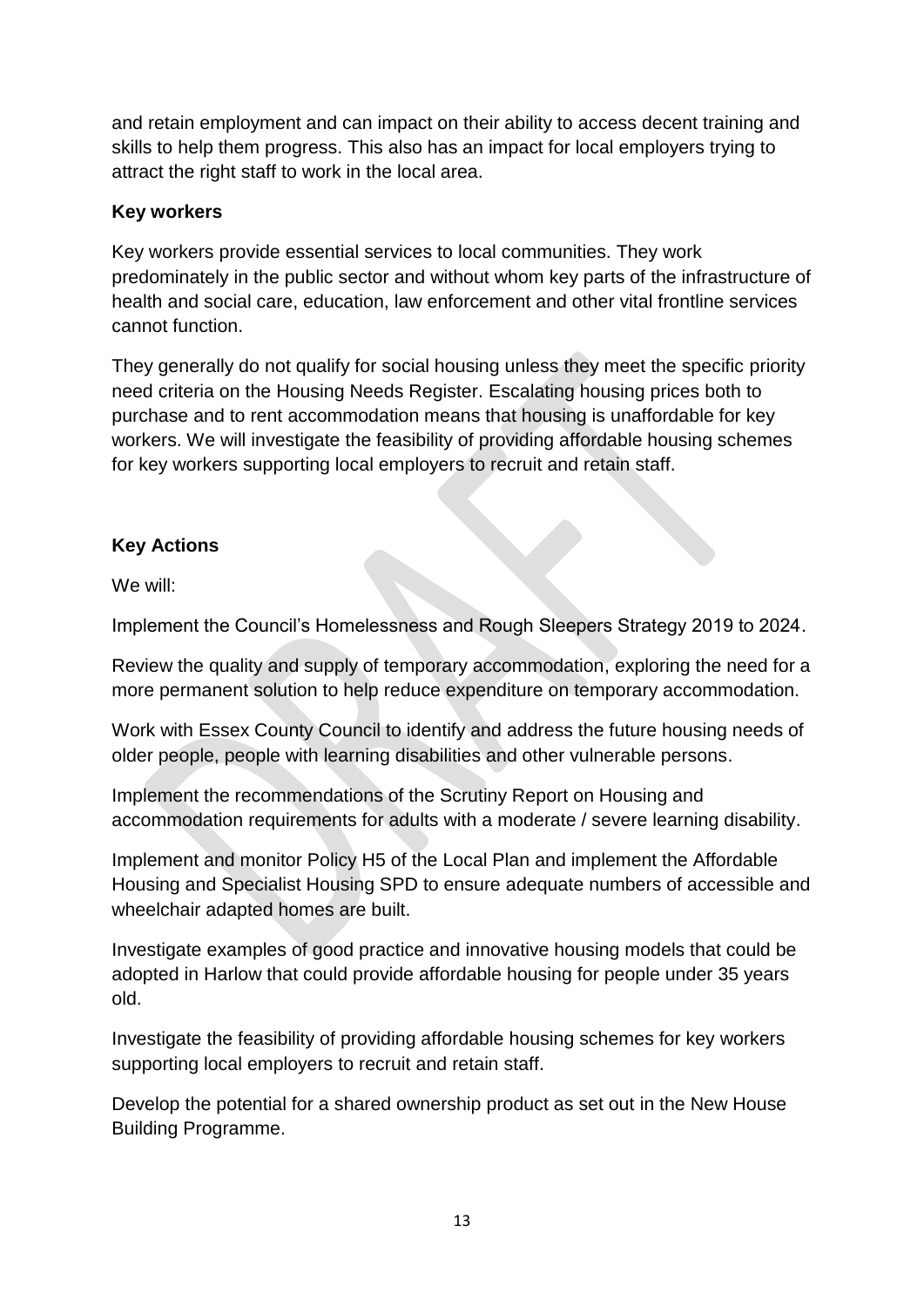# **Priority 3: Improving housing in the Private Sector**

The number of households in Harlow that are living in private rented housing has grown substantially from 4% in 2001 to 26% in 2018 (a growth of 650%). Households have become more reliant on the private rented sector for housing as house prices have grown and priced local people out of being able to afford to buy in Harlow. An increase in Houses in Multiple Occupation (HMO's) and the growth of office conversions has also contributed.

Permitted development conversions have created over 1,000 new residential units in Harlow in the last few years; the majority of these are located in industrial/employment areas with poor living environments. If 1,000 residential units had been built via schemes that need planning permission it would be expected that 30% would be affordable units. In response to the serious issue of the level of Permitted Development conversions within the town, in 2019 Harlow Council served Article 4 Directions on remaining office buildings within the town. This was to ensure that no further office building could be converted into residential accommodation without applying for planning permission.

By October 2021 no further Permitted Development conversions were created within the buildings on which the Article 4s were served on. The original Article 4 Directives were renewed in 2021 and will come into force in October 2022.

The private rented sector is seen as a major part of the solution to help prevent homelessness in Harlow both for use as temporary accommodation and as permanent housing solutions for those at risk of homelessness. However, "No fault" evictions from Private Rented Sector (S21 notices) is also the main reason for homelessness. We want to ensure that resident have access to good quality housing advice and understand their housing rights when required.

Local Housing Allowance (LHA) Rates have not kept up with market rents since 2010, are currently frozen at 2016 rates and continue to be so. Harlow residents on benefits who are privately renting will need to find over £40 per week (over £160 per month) to pay for their rent and "top up" the rent element of their benefits. This results in residents having less money to pay for food and other essential expenses and could result in them getting into debt.

#### **Key Actions**

We will:

Continue to administer our successful HMO licensing scheme, maintaining the HMO register and taking action against landlords that do not maintain their properties in good condition.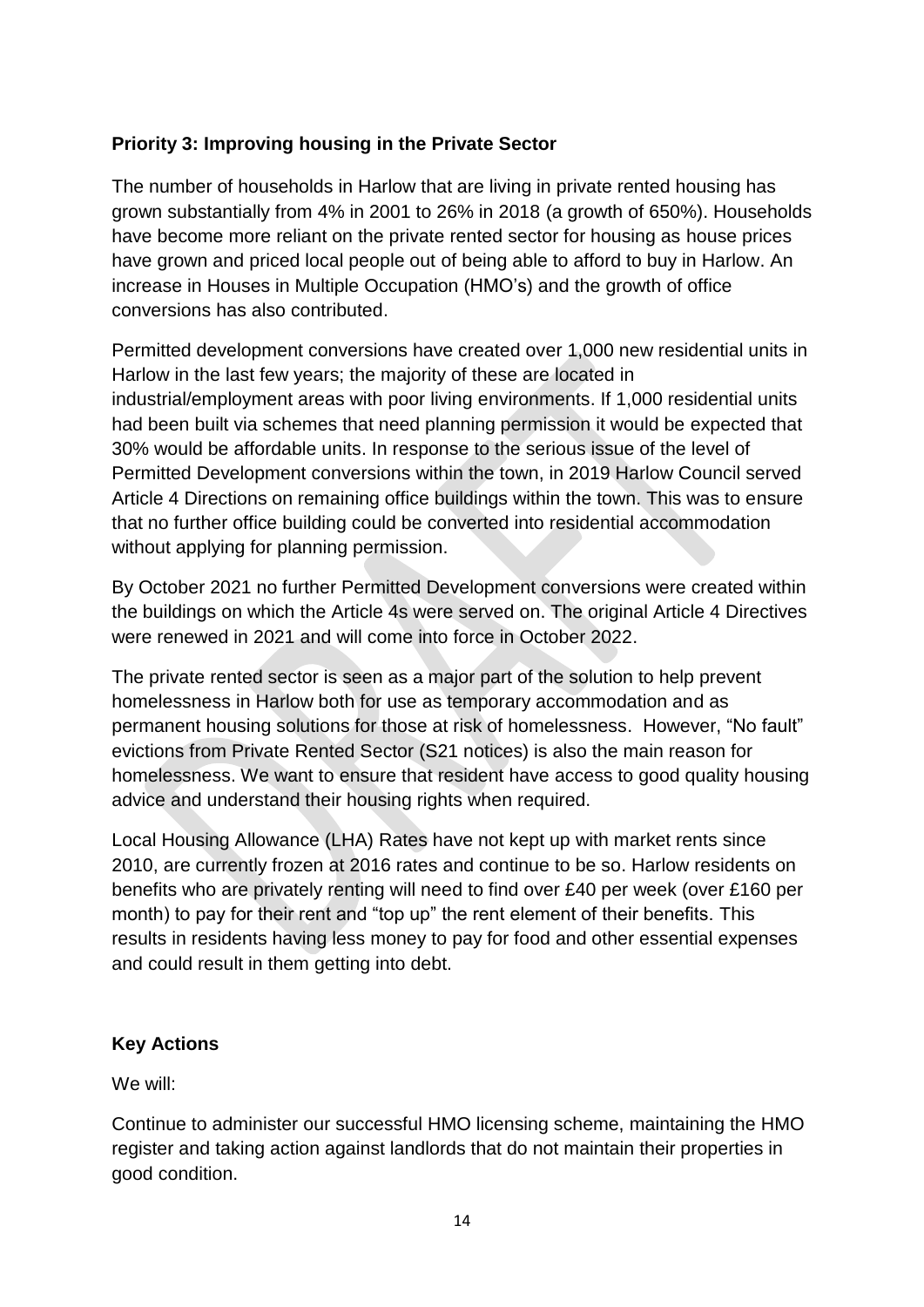Set up a Harlow Landlords Forum to help monitor standards, highlight potential grant opportunities and support homeless prevention initiatives such as promoting Rent Deposit Guarantee Scheme.

Continue to develop better relationships with Councils who are making out of town placements of homeless people into the Harlow Permitted Development accommodation and monitor the effectiveness of the Protocols between Harlow Council and other Councils that have been put in place.

Monitor and review empty homes in the District ensuring that properties do not fall into disrepair and are available for let or purchase.

Raise awareness of tenant's rights in relation to Section 21 notices – ensure access to good quality housing advice in a timely fashion.

# **Priority 4: Supporting the Regeneration of Harlow**

Housing does not exist in isolation. Good quality developments can help regenerate and revitalise the wider area it is located in; helping to improve the attractiveness of the area and acting as a catalyst for further investment.

Delivering the right housing in the right places will support the growth ambitions of the town. Creating high quality places with housing at a variety of price points will help facilitate the success of the planned major investments that are taking place in the town (such as the relocation of the hospital, relocation of the UK Health Security Agency (UKHSA) and the development of the Enterprise Zone by helping to attract new businesses and staff to live and work in the town).

The new communities that will be built as part of the Harlow and Gilston Garden Town may provide a sharp contrast with the quality of the existing neighbourhoods. Therefore, it continues to be a priority to find ways to support the renewal of Harlow's neighbourhoods. Whilst large scale regeneration programmes may be difficult to achieve, smaller infill housing developments will be implemented as part of the Council Housebuilding programme

Ensuring that Harlow's Town Centre is vibrant and thriving is essential to achieving sustainable inclusive growth of the town. A **Masterplan for the Town Centre** has been produced and will form part of a Town Centre Supplementary Planning Document. It outlines the opportunities for major regeneration and remodelling of the Town Centre along with highlighting the opportunities to bring forward residential development in the Town Centre to help reinvigorate and regenerate the area.

A high quality environment will help attract potential employers to relocate into the town. The right housing offer (housing that is high quality, affordable and has the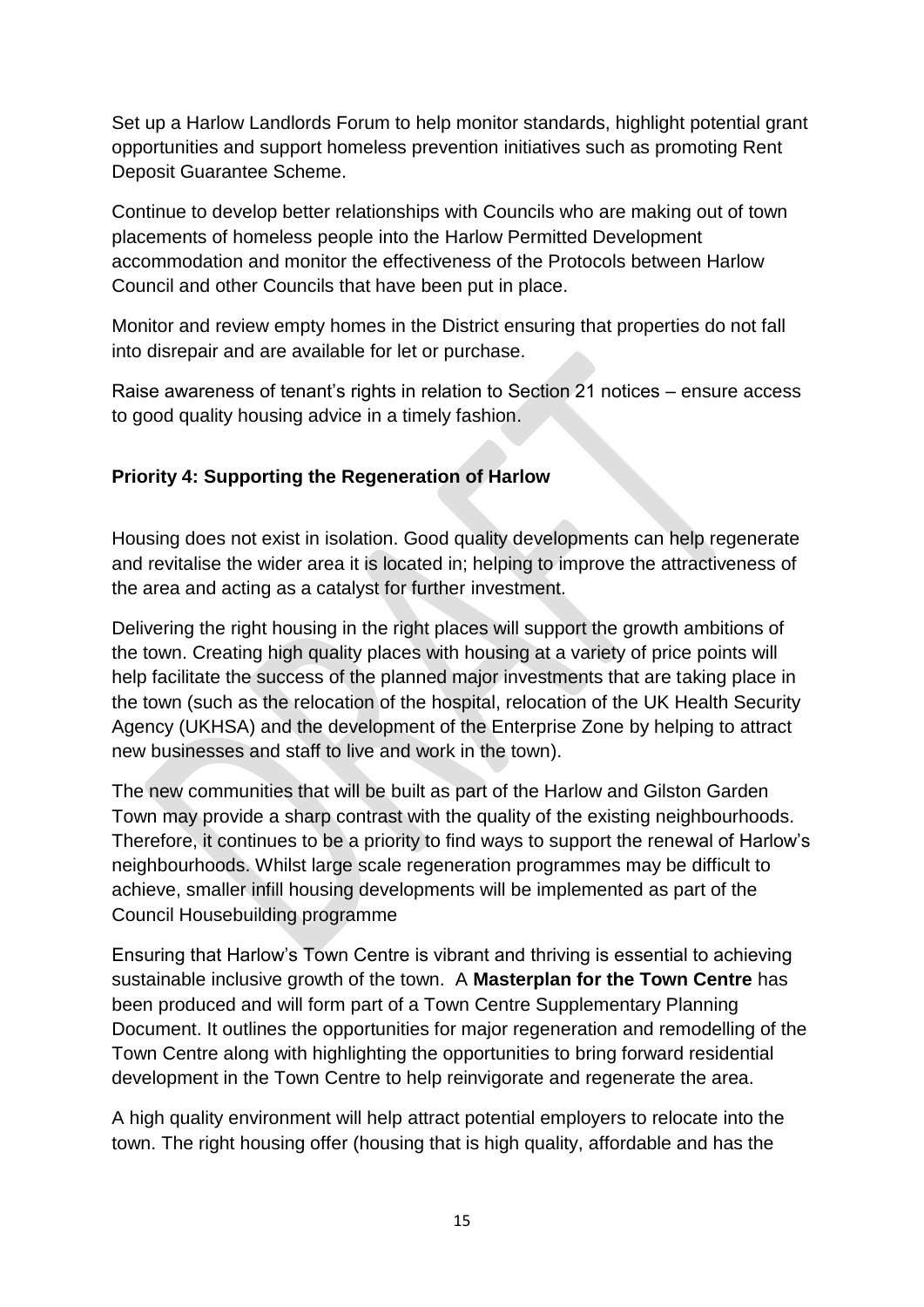right mix of housing sizes and tenure) will also help employers to recruit and retain staff.

In order to build the quantum of housing that is expected to be delivered in and around Harlow over the next five years, the construction industry needs access to skilled people. Ideally, housing developments will be able to provide local residents with employment and training, our relationship with Harlow college construction skills hub will help deliver this.

# **Key Actions**

We will:

Actively work in partnership with the Harlow and Gilston Garden Town partners to successfully deliver the growth planned via the Garden Town project.

Implement the Town Centre Supplementary Planning Document and its Masterplan.

Explore funding opportunities to help deliver housing as part of regeneration schemes within the Town Centre and other neighbourhoods in Harlow.

Investigate the feasibility of sites being used for specialist housing such as key worker housing, older people's housing, affordable housing options for people aged under 35 years or inter-generational housing schemes.

Apply the Garden Town Sustainability Checklist to all planning applications to support the net zero ambitions.

Ensure appropriate digital infrastructure is included in all new housing developments.

Work with Harlow College to support the Construction Skills hub which will support the delivery of a local skilled construction workforce. Ensure that Employment and Skills conditions are included within all large housing development planning applications to maximise the training and employment opportunities available for local residents from development.

# **Consultation and Engagement**

The strategy was developed by working closely with a Housing Strategy Subgroup of the Council Cabinet Overview Working Group who reviewed the content over a series of meetings at the end of 2019.

A summary of the proposed content was subject to public consultation in February 2020 which demonstrated clear support for the priorities and themes identified.